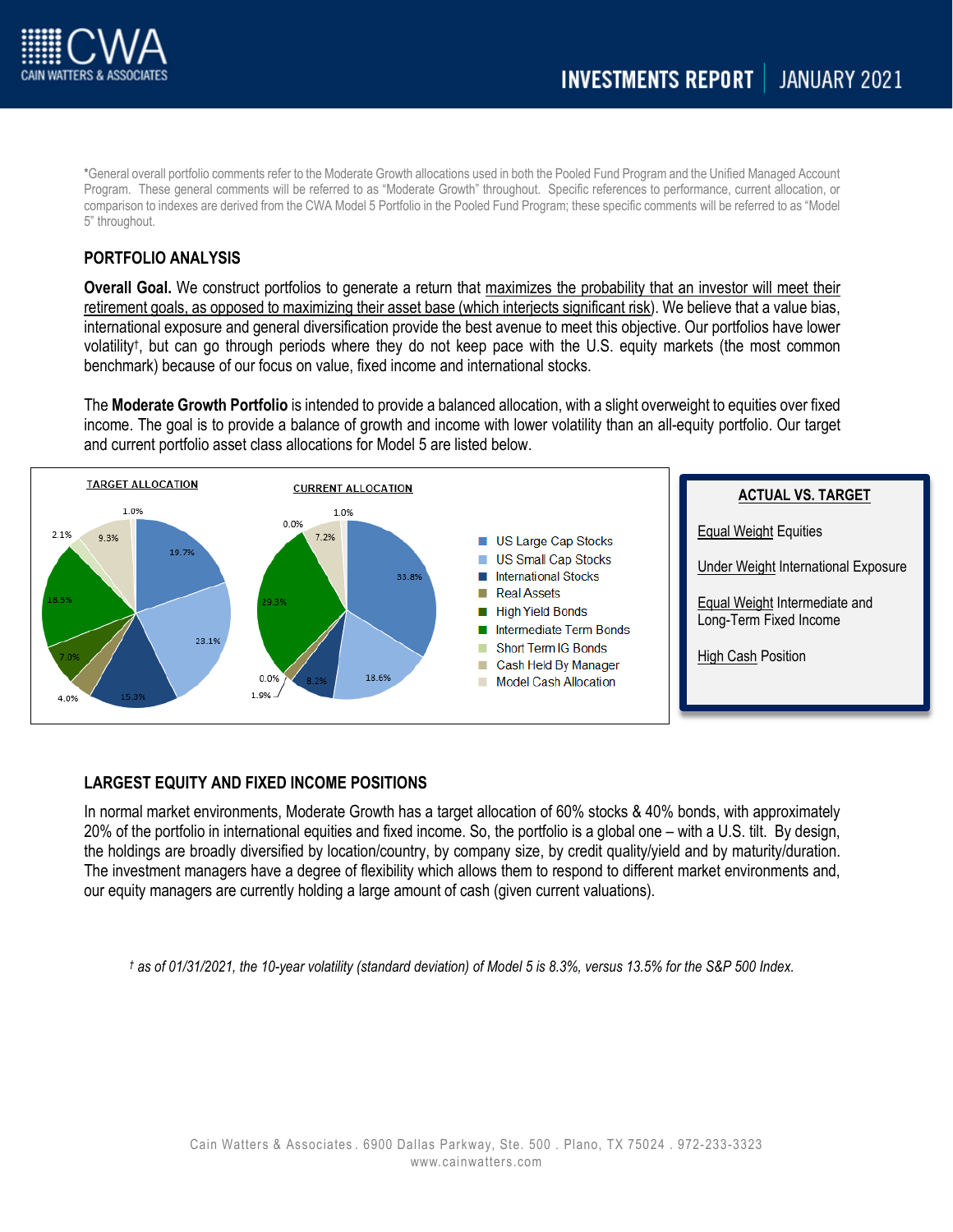

## **PERFORMANCE**

The Moderate Growth portfolios in the Pooled Fund Program and the Unified Managed Account Program have slightly different investments, costs and thus returns. Accordingly, we direct you to your account statement for your individual performance.

In January, Model 5 (net of fees and expenses) market performed<sup>1</sup> compared to the U.S. 60/40 Index, underperformed compared to the S&P Moderate Growth Index, and underperformed compared to the Global 60/40 Index which posted the following returns:

| PERFORMANCE                                 | <b>JAN</b> | <b>COMMENTS</b>                                                                                                                                                                                                                       |
|---------------------------------------------|------------|---------------------------------------------------------------------------------------------------------------------------------------------------------------------------------------------------------------------------------------|
| Global 60/40 Benchmark Index <sup>(2)</sup> | $-0.46%$   | Global Equities outperformed Domestic Equities by 0.7% during the<br>month. Global Bonds slightly underperformed Domestic Bonds during the<br>month. January was marred by volatility in the last three trading days of<br>the month. |
| U.S. $60/40$ Benchmark Index $(3)$          | $-0.90%$   |                                                                                                                                                                                                                                       |
| S&P Moderate Growth Index <sup>(4)</sup>    | $-0.44%$   |                                                                                                                                                                                                                                       |

- (1) "Market Perform" means within a range of +10 bps to -10 bps of the applicable index for the month (or +/- 8 bps per month for YTD performance); "Outperform" means more than +10 bps for the month (or more than +8 bps per month for YTD performance); "Underperform" means more than -10 bps for the month (or more than -8 bps per month for YTD performance). **Please note performance comparison comments are based upon Model 5 Pooled Fund Program data. There are inherent limitations in the use of model performance – please read the Model Disclosure found on page 6. Investors should consult their individual custodial statement for actual performance of individual portfolios. Actual performance comparisons may differ from model comparisons.**
- Global 60/40 Benchmark is 60% MSCI ACWI Index & 40% Barclays Global Aggregate Bond Index.
- (3) US 60/40 Benchmark is 60% S&P 500 Index & 40% Barclays U.S. Aggregate Bond Index.
- (4) S&P Moderate Growth Index is 50% S&P Target Risk Moderate Index & 50% S&P Target Risk Growth Index.

# **MARKET PERFORMANCE**

### **Equities**

| <b>PERFORMANCE</b>                     | <b>JAN</b> | <b>MULTIPLE</b> | <b>COMMENTS</b>                                                         |
|----------------------------------------|------------|-----------------|-------------------------------------------------------------------------|
| $U.S.$ Equities <sup>(5)</sup>         | $-0.45%$   | 34.3X           | Equities broadly sold off in the last three days of the month.          |
| International Developed <sup>(6)</sup> | $-1.05%$   | 42.8X           | International equities underperformed domestic equities during January. |
| Emerging Markets <sup>(7)</sup>        | 2.99%      | 25.0X           | Emerging market equities outperformed strongly during January.          |

(5) U.S. Equities are represented by the Russell 3000 Index.

(6) International Developed is the MSCI EAFE Index.

(7) Emerging Markets is the MSCI EM Index.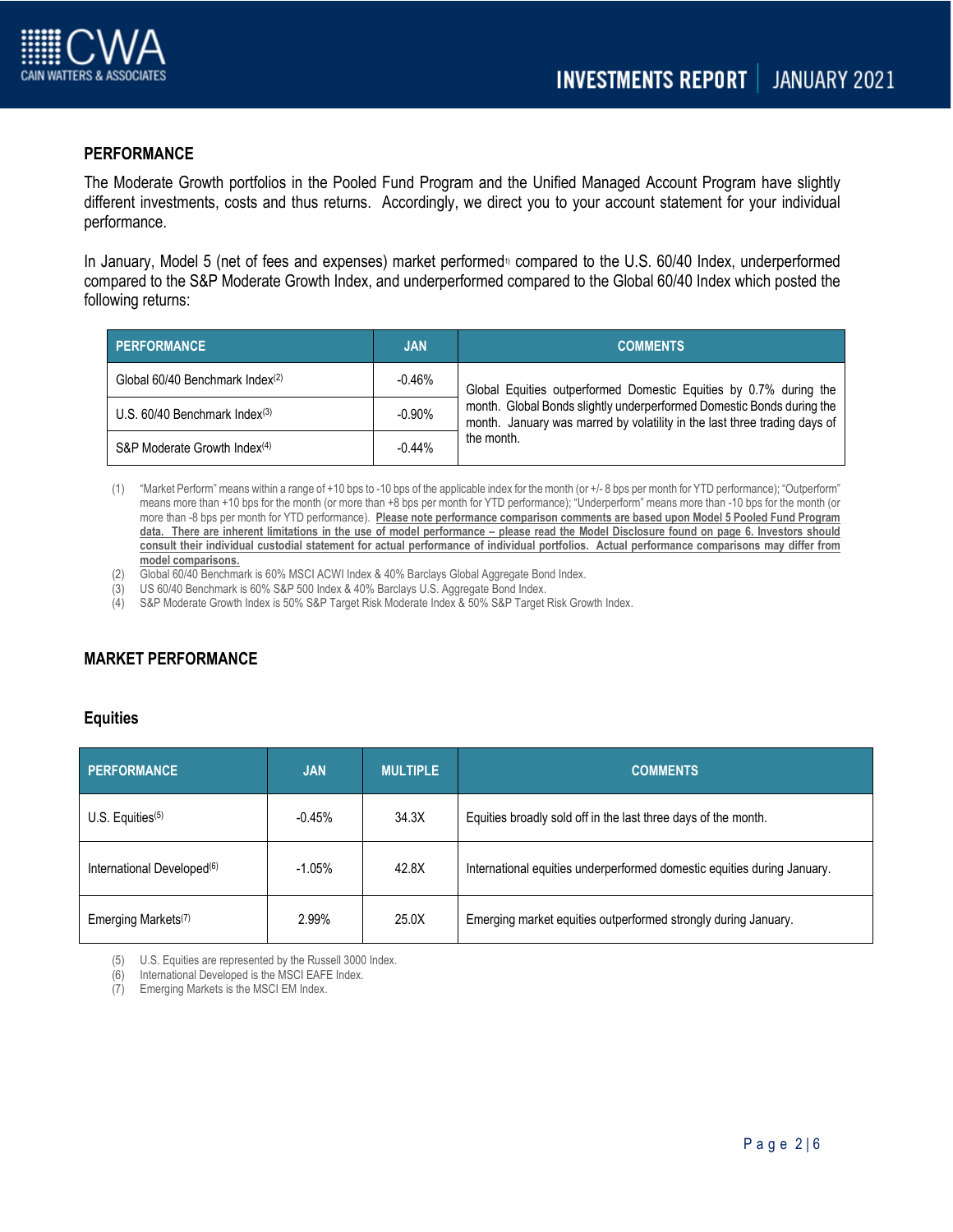

## **Fixed Income**

| <b>PERFORMANCE</b>                               | <b>JAN</b> | <b>SPREAD</b><br><b>OVER UST</b><br>10 YEAR | <b>COMMENTS</b>                                                                                             |
|--------------------------------------------------|------------|---------------------------------------------|-------------------------------------------------------------------------------------------------------------|
| U.S. Treasuries (Medium Duration) <sup>(8)</sup> | $-1.08%$   |                                             | 10-Year yields rose during the month.                                                                       |
| U.S. Treasuries (Longer Duration) <sup>(9)</sup> | $-3.75%$   | 0.76%                                       | Long bonds sold off during the month.                                                                       |
| Global Fixed Income <sup>(10)</sup>              | $-0.88%$   | $-0.18%$                                    | Global bonds underperformed domestic bonds during January.                                                  |
| Emerging Fixed Income <sup>(11)</sup>            | $-0.37%$   | 2.51%                                       | Emerging market debt outperformed domestic and international.                                               |
| High Yield <sup>(12)</sup>                       | 0.33%      | 3.04%                                       | High Yield was positive during the month, up in concert with equity<br>markets for the majority of January. |

(8) U.S. Treasuries (7-10 Years), represented by the Barclays U.S.T 7-10 Yr Total Return Index

(9) U.S. Treasuries (20+ Years), represented by the Barclays U.S.T 20+ Yr Total Return Index

(10) Barclays Global Aggregate Bond Index.

(11) Barclays Emerging Markets EMEA Total Return

(12) Barclays U.S. Corporate High Yield Index.

**Commodities and Real Assets**. The Model 5 portfolios do not have significant exposure to commodities, except indirectly. However, commodities and real assets (real estate) provide a good sense of global demand (in the case of industrial commodities) or fear (gold).

| <b>PERFORMANCE</b>                | <b>JAN</b> | <b>TREND</b> | <b>COMMENTS</b>                                                           |
|-----------------------------------|------------|--------------|---------------------------------------------------------------------------|
| Energy <sup>(13)</sup>            | 7.01%      | UP           | Oil is now in an upward trend channel after three strong months in a row. |
| Real Estate <sup>(14)</sup>       | $-0.28%$   | UP           | Real estate is now in an up channel and had a quiet month.                |
| Industrial Metals <sup>(15)</sup> | 0.37%      |              | Industrial metals had a quiet month during January.                       |
| Gold <sup>(16)</sup>              | $-3.22\%$  |              | Gold sold off modestly during the month.                                  |

(13) S&P GSCI Energy Total Return Index.

(14) Dow Jones U.S. Real Estate Index.

(15) S&P GSCI Industrial Metals Total Return Index.

(16) SPDR Gold Shares (GLD).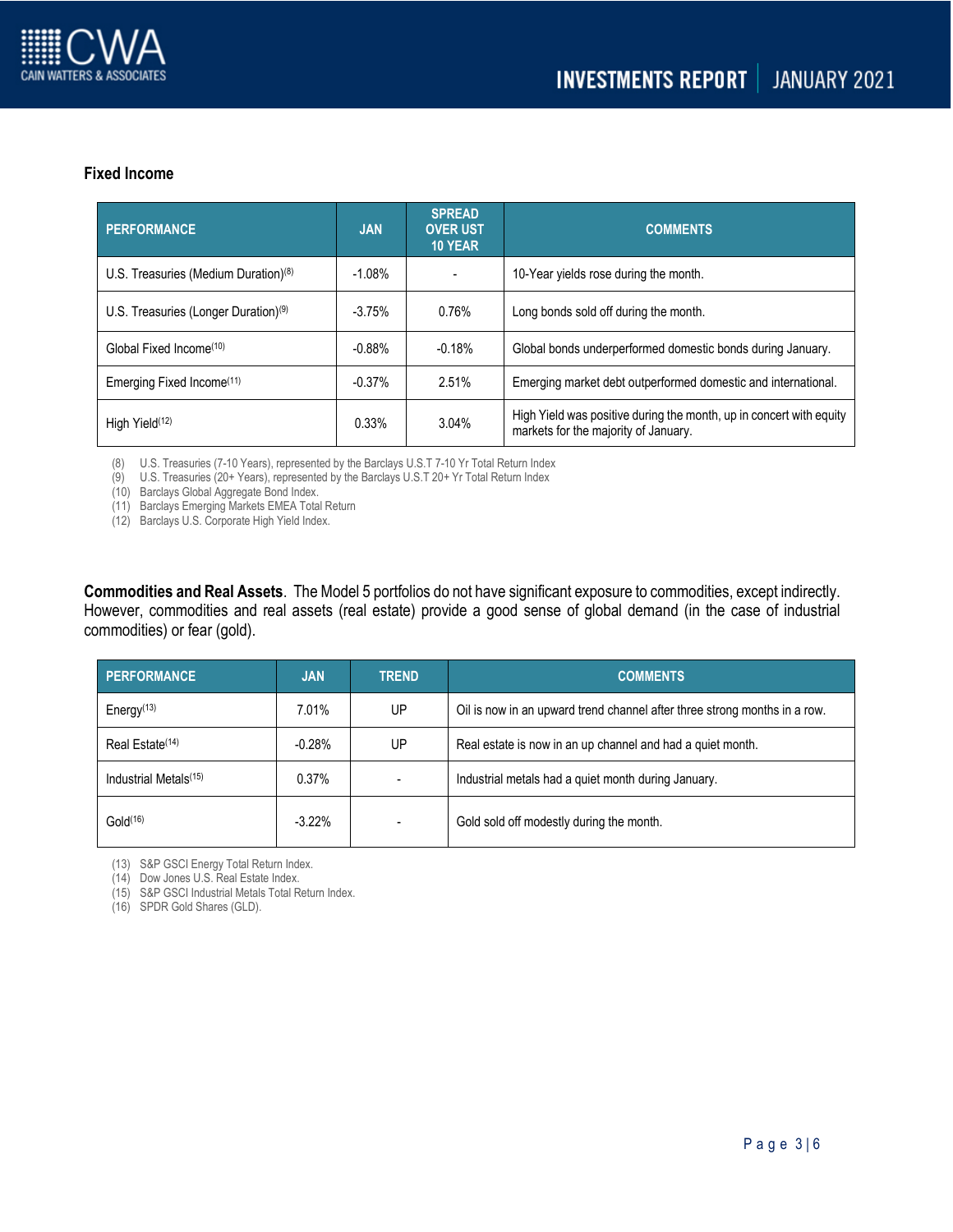

# **Market Comments**

January was a solid month until the last three days of trading, which were marred by volatility that stemmed for action in a handful of stocks, namely GameStop and AMC. To focus on GameStop, a group of online traders targeted the stock and forced a short squeeze. GameStop soared from around \$10/share to almost \$350/share in a manner of a week. As of this writing, GME is back to \$53.50/share.



*Source: Bloomberg*

Much has been written and discussed about the action in this stock. In fact, we recorded a video detailing this last week that can be viewed here: <https://www.cainwatters.com/digitalblogs/gamestop-short-squeeze/>

We won't rehash the mechanics of the short squeeze in this letter – please refer to the video for that. We will instead use this space to state that the goings on in GME and other stocks is nothing new. Many of you may remember a similar move in Volkswagen in 2008. Volkswagen went from being an afterthought to the largest automaker in terms of market capitalization very quickly. I, myself, have encountered dozens of these over my 20 year career. This one just happened to capture more attention because this one was the first that was caused by social media, and it involved a company that most of us know.

Whenever these anomalous events happen, the rule of thumb is to not get involved. Most of the time, these are fleeting events that end up costing some speculative investors dearly, as they jump in with both feet and do not understand the mechanics of what has been going on. At Cain Watters, we always attempt to address these in the form of a video or a written piece so that you may remain informed.

After a few messy days in the market that were caused by the GME hoopla, the market appears to be back to normal function. We continue to reiterate cautious optimism in the markets this year, but would advise against excessive risk taking or stepping out of your comfort zone at these levels.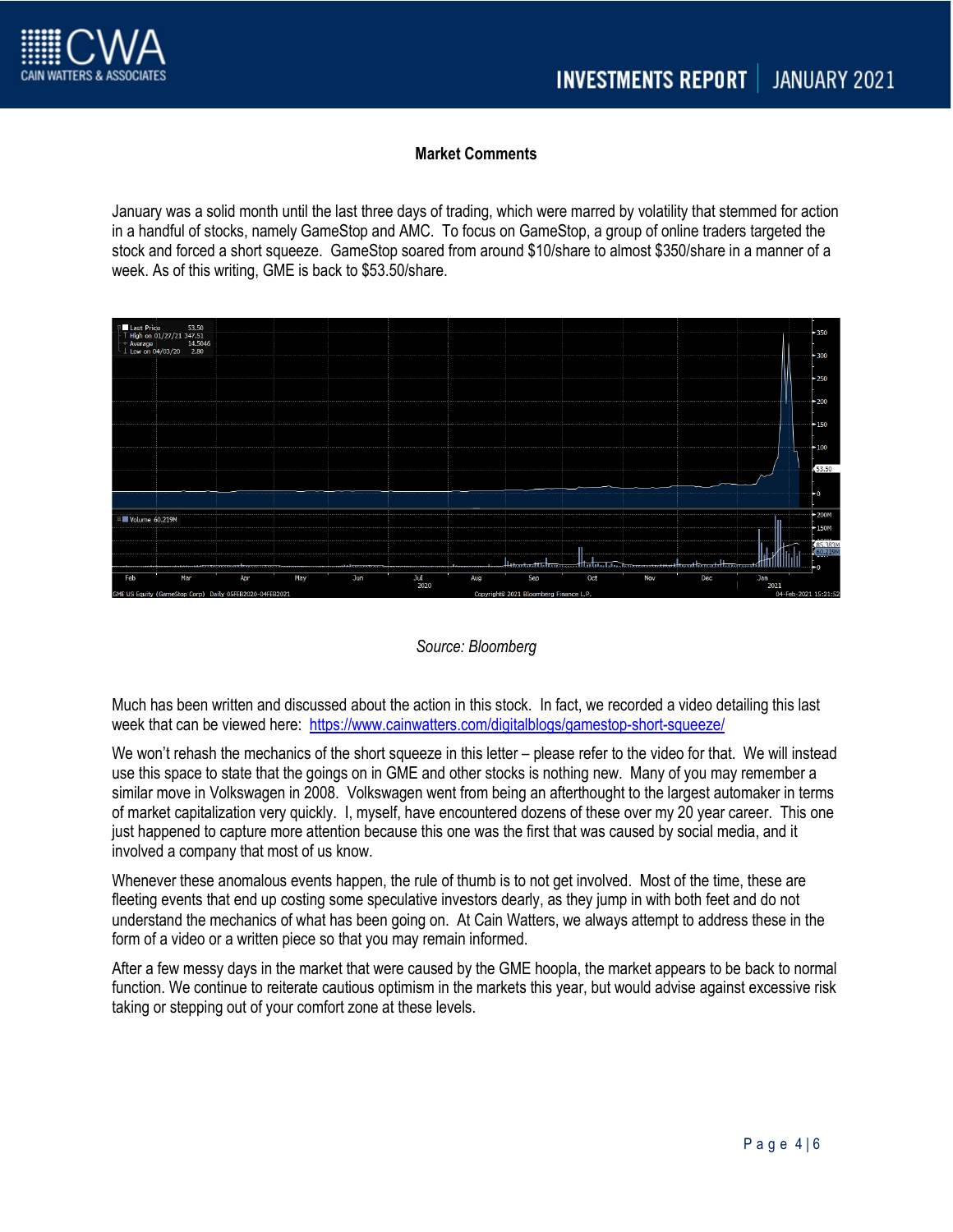

## **Further Reading**

### 1) **How the Stock Market Works, A Wealth of Common Sense, February 1, 2021**

#### <https://awealthofcommonsense.com/2021/02/how-the-stock-market-works/>

After the events of January, we thought this easy to read and extremely well penned article would be valuable to many clients.

### *For questions, or to request additional information, please contact your CWA Financial Planner*

#### **DISCLOSURES**

## **PAST PERFORMANCE IS NOT AN INDICATOR OF FUTURE MARKET RETURNS.**

*Cain Watters is a Registered Investment Advisor. Request Form ADV Part 2A for a complete description of Cain Watters Advisors' investment advisory services. Diversification does not ensure a profit and may not protect against loss in declining markets. No inference should be drawn that managed accounts will be profitable in the future or that the Manager will be able to achieve its objectives. Investing involves risk and the possibility of loss, including a permanent loss of principal.*

Asset allocation and diversification do not assure or guarantee better performance and cannot eliminate the risk of investment losses. All investments and strategies have the potential for profit or loss. Different types of investments involve higher and lower levels of risk. Historical performance returns for investment indexes and/or categories, usually do not deduct transaction and/or custodial charges or an advisory fee, which would decrease historical performance results. There are no assurances that a portfolio will match or exceed any specific benchmark.

*This commentary contains the opinions of the CWA Investment Committee at the time of publication and is subject to change. Market and economic factors can change rapidly, producing materially different results. This update is intended for clients currently invested in CWA Recommended Investment Programs. This is not intended to be personalized investment advice. This does not take into account a particular investor's financial objectives or risk tolerances. Any specific mention of securities is for informational purposes only and is not intended as a recommendation or solicitation to purchase.*

*CWA Model 5 Moderate Growth Pooled Fund Program: The target allocation and portfolio data used throughout this presentation is for the CWA Model 5 recommended for participants in the Pooled Fund Program. This Model is the most common recommendation and is used here to illustrate the CWA methodology. Other CWA Recommended Investment Program models will vary in asset allocation and underlying manager and/or security selection. Clients should discuss these models and programs with their planner prior to selection.*

*\*\*The CAPE ratio is a valuation measure that uses real earnings per share (EPS) over a 10-year period to smooth out fluctuations in corporate profits that occur over different periods of a business cycle. The ratio is generally applied to broad equity indices to assess whether the market*  is undervalued or overvalued. While the CAPE ratio is a popular and widely-followed measure, several leading industry practitioners have *called into question its utility as a predictor of future stock market returns. The CAPE ratio, an acronym for Cyclically Adjusted P/E (i.e. Price-Earnings) ratio, was popularized by Yale University professor Robert Shiller. It is also known as the Shiller P/E ratio.*

*+Statements relating to Value outperforming Growth are based upon the data of the Fama-French 3-Factor Model. A pioneering study by renowned academics, Eugene Fama and Ken French, suggesting that three risk factors: market (beta), size (market capitalization) and price (book/market value) dimensions explain 96% of historical equity performance.*

*Model Performance Disclosure: Model performance is NOT an indicator of future or actual results. Performance does not*  represent the returns that any individual investor actually received. Cain Watters Investors may incur a loss. Cain Watters Models *contain allocations to several different common pooled trust funds. Each individual pooled trust fund has a defined investment strategy; usually designed around a specific asset class. Investment managers and their respective strategies are chosen to meet each of the pooled funds' objectives. Investors in the models pay a monthly asset based trust fee, based on their average investment balance during the month. Model performance is calculated using the reported net asset value of each individual pooled fund. Performance for the individual funds is then weighted according to the model target allocation. Model performance includes the reinvestment of dividends and interest. The annual trust fee of 0.65% is subtracted from gross returns on a pro-rated basis of 0.0541% per month; and includes*